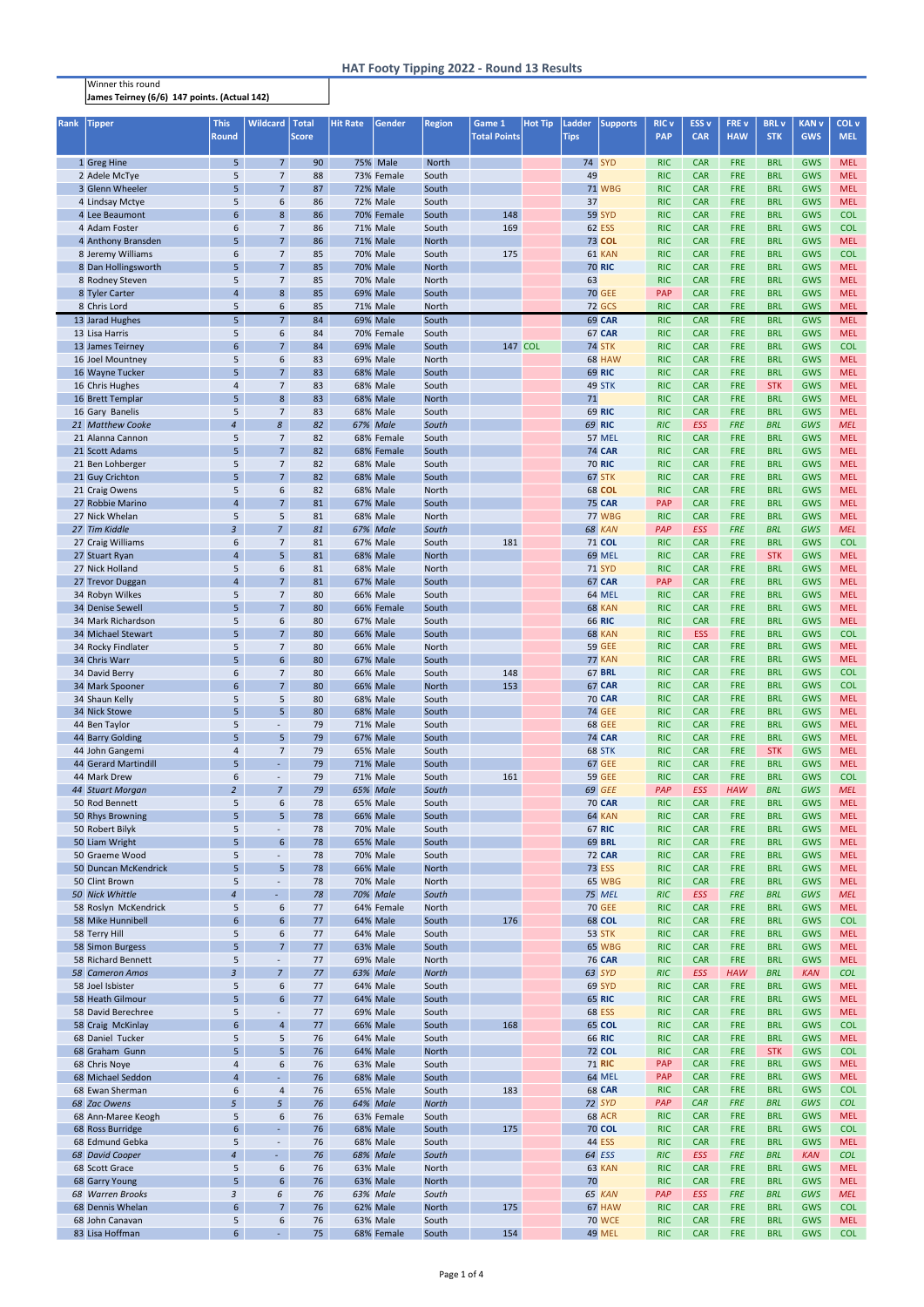## Winner this round James Teirney (6/6) 147 points. (Actual 142)

| <b>Rank</b> | <b>Tipper</b>                              | <b>This</b><br><b>Round</b>    | <b>Wildcard</b>                             | <b>Total</b><br><b>Score</b> | <b>Hit Rate</b> | Gender                        | <b>Region</b>                | Game 1<br><b>Total Points</b> | <b>Hot Tip</b> | Ladder<br><b>Tips</b> | <b>Supports</b>                | <b>RIC v</b><br><b>PAP</b> | ESS <sub>v</sub><br><b>CAR</b> | <b>FREV</b><br><b>HAW</b> | <b>BRL</b> v<br><b>STK</b> | <b>KAN v</b><br><b>GWS</b> | COL v<br><b>MEL</b>      |
|-------------|--------------------------------------------|--------------------------------|---------------------------------------------|------------------------------|-----------------|-------------------------------|------------------------------|-------------------------------|----------------|-----------------------|--------------------------------|----------------------------|--------------------------------|---------------------------|----------------------------|----------------------------|--------------------------|
|             |                                            |                                |                                             |                              |                 |                               |                              |                               |                |                       |                                |                            |                                |                           |                            |                            |                          |
|             | 83 Cheryl Whelan                           | 5                              | $\overline{4}$                              | 75                           |                 | 64% Female                    | <b>North</b>                 |                               |                |                       | <b>70 RIC</b>                  | <b>RIC</b>                 | <b>CAR</b>                     | <b>FRE</b>                | <b>BRL</b>                 | <b>GWS</b>                 | <b>MEL</b>               |
|             | 83 Michael White<br>83 Brian Whelan        | 5<br>5                         | $6\overline{6}$<br>$\overline{\phantom{a}}$ | 75<br>75                     |                 | 62% Male<br>68% Male          | <b>North</b><br><b>North</b> |                               |                |                       | <b>74 RIC</b><br><b>72 STK</b> | <b>RIC</b><br><b>RIC</b>   | <b>CAR</b><br><b>CAR</b>       | <b>FRE</b><br><b>FRE</b>  | <b>BRL</b><br><b>BRL</b>   | <b>GWS</b><br><b>GWS</b>   | <b>MEL</b><br><b>MEL</b> |
|             | 83 Anita Bourn                             | 5                              | $\overline{\phantom{a}}$                    | 75                           |                 | 68% Female                    | South                        |                               |                |                       | <b>74 GEE</b>                  | <b>RIC</b>                 | <b>CAR</b>                     | <b>FRE</b>                | <b>BRL</b>                 | <b>GWS</b>                 | <b>MEL</b>               |
|             | 83 Brendon Garwood                         | 5                              | 6                                           | 75                           |                 | 62% Male                      | North                        |                               |                |                       | 65 KAN                         | PAP                        | <b>CAR</b>                     | <b>FRE</b>                | <b>BRL</b>                 | GWS                        | <b>COL</b>               |
|             | 83 Glenn Cooney                            | $\overline{4}$                 | $6\phantom{1}$                              | 75                           |                 | 62% Male                      | South                        |                               |                |                       | <b>74 KAN</b>                  | <b>RIC</b>                 | <b>ESS</b>                     | <b>FRE</b>                | <b>BRL</b>                 | GWS                        | <b>MEL</b>               |
|             | 90 Lindsay Garwood                         | 5                              | $\overline{\phantom{a}}$                    | 74                           |                 | <b>67% Male</b>               | <b>North</b>                 |                               |                |                       | 64 STK                         | <b>RIC</b>                 | <b>CAR</b>                     | <b>FRE</b>                | <b>BRL</b>                 | <b>GWS</b>                 | <b>MEL</b>               |
|             | 90 Callum Rawson                           | 5                              | 5                                           | 74                           |                 | 62% Male                      | South                        |                               |                | 68                    |                                | <b>RIC</b>                 | <b>CAR</b>                     | <b>FRE</b>                | <b>BRL</b>                 | GWS                        | <b>MEL</b>               |
|             | 90 Jon Fulton                              | 6                              | 5                                           | 74                           |                 | 62% Male                      | South                        | 167                           |                |                       | <b>66 COL</b>                  | <b>RIC</b>                 | <b>CAR</b>                     | <b>FRE</b>                | <b>BRL</b>                 | GWS                        | <b>COL</b>               |
|             | 90 Phillip Jenkins                         | 5                              | $\blacksquare$                              | 74                           |                 | <b>67% Male</b>               | <b>North</b>                 |                               |                |                       | <b>68 CAR</b>                  | <b>RIC</b>                 | <b>CAR</b>                     | FRE                       | <b>BRL</b>                 | <b>GWS</b>                 | <b>MEL</b>               |
|             | 90 Ian Hermanis                            | 5                              | 7                                           | 74                           |                 | <b>60% Male</b>               | South                        |                               |                |                       | 43 ACR                         | <b>RIC</b>                 | <b>CAR</b>                     | <b>FRE</b>                | <b>BRL</b>                 | <b>GWS</b>                 | <b>MEL</b>               |
|             | 90 Chris Walker                            | 5                              | $6\overline{6}$                             | 74                           |                 | <b>61% Male</b>               | <b>North</b>                 |                               |                |                       | <b>69 RIC</b>                  | <b>RIC</b>                 | <b>CAR</b>                     | <b>FRE</b>                | <b>BRL</b>                 | GWS                        | <b>MEL</b>               |
|             | 90 Thomas Webster                          | 3                              | 5                                           | 74                           |                 | 62% Male                      | South                        |                               |                |                       | 67 WCE<br>72 KAN               | PAP<br><b>PAP</b>          | <b>ESS</b>                     | <b>FRE</b>                | <b>BRL</b><br><b>BRL</b>   | GWS                        | <b>MEL</b><br><b>MEL</b> |
|             | 90 Neil Gibson<br>90 Shannon Hill          | $\overline{4}$<br>5            | $\blacksquare$<br>6                         | 74<br>74                     |                 | <b>67% Male</b><br>61% Female | South<br>South               |                               |                |                       | 60 HAW                         | <b>RIC</b>                 | <b>CAR</b><br><b>CAR</b>       | <b>FRE</b><br><b>FRE</b>  | <b>BRL</b>                 | GWS<br>GWS                 | <b>MEL</b>               |
|             | 90 Steve Robertson                         | 5                              | $\overline{7}$                              | 74                           |                 | <b>60% Male</b>               | <b>North</b>                 |                               |                |                       | <b>67 COL</b>                  | <b>RIC</b>                 | <b>CAR</b>                     | <b>FRE</b>                | <b>BRL</b>                 | GWS                        | <b>MEL</b>               |
|             | 90 Lisa Snyman                             | 3                              | 5                                           | 74                           |                 | 62% Female                    | South                        |                               |                |                       | <b>63 GEE</b>                  | <b>PAP</b>                 | <b>ESS</b>                     | <b>FRE</b>                | <b>BRL</b>                 | <b>GWS</b>                 | <b>MEL</b>               |
|             | 101 Karen Chandler                         | 5                              | $\blacksquare$                              | 73                           |                 | 66% Female                    | South                        |                               |                |                       | <b>71 CAR</b>                  | <b>RIC</b>                 | <b>CAR</b>                     | FRE                       | <b>BRL</b>                 | <b>GWS</b>                 | <b>MEL</b>               |
|             | 101 Jessey Dillon                          | $\overline{2}$                 | $\overline{7}$                              | 73                           |                 | 59% Male                      | South                        |                               |                |                       | 62 KAN                         | PAP                        | <b>CAR</b>                     | <b>HAW</b>                | <b>BRL</b>                 | <b>KAN</b>                 | <b>MEL</b>               |
|             | 101 Kerry Gunn                             | 6                              | $\blacksquare$                              | 73                           |                 | 66% Female                    | <b>North</b>                 | 169                           |                |                       | <b>68 COL</b>                  | <b>RIC</b>                 | <b>CAR</b>                     | FRE                       | <b>BRL</b>                 | <b>GWS</b>                 | <b>COL</b>               |
|             | 101 Nick Murnane                           | 5                              | $\overline{\phantom{a}}$                    | 73                           |                 | <b>66% Male</b>               | South                        |                               |                |                       | <b>67 RIC</b>                  | <b>RIC</b>                 | <b>CAR</b>                     | <b>FRE</b>                | <b>BRL</b>                 | <b>GWS</b>                 | <b>MEL</b>               |
|             | 105 Diane Izbicki                          | 5 <sup>5</sup>                 | $\blacksquare$                              | 72                           |                 | 65% Female                    | <b>North</b>                 |                               |                |                       | <b>66 CAR</b>                  | <b>RIC</b>                 | <b>CAR</b>                     | <b>FRE</b>                | <b>BRL</b>                 | GWS                        | <b>MEL</b>               |
|             | 105 Peter Czerkiewicz                      | 4                              | $\overline{7}$                              | 72                           |                 | <b>59% Male</b>               | <b>North</b>                 |                               |                |                       | 64 KAN                         | <b>RIC</b>                 | <b>CAR</b>                     | <b>FRE</b>                | <b>BRL</b>                 | <b>KAN</b>                 | <b>MEL</b>               |
|             | 105 Jake Richardson                        | 5 <sup>5</sup>                 | 7 <sup>2</sup>                              | 72                           |                 | <b>59% Male</b>               | South                        |                               |                |                       | <b>66 GEE</b>                  | <b>RIC</b>                 | <b>CAR</b>                     | <b>FRE</b>                | <b>BRL</b>                 | <b>GWS</b>                 | <b>MEL</b>               |
|             | 105 Cyril Patmore                          | 5                              | $\overline{\phantom{a}}$                    | 72                           |                 | 65% Male                      | <b>North</b>                 |                               |                |                       | 57 HAW                         | <b>RIC</b>                 | <b>CAR</b>                     | <b>FRE</b>                | <b>BRL</b>                 | <b>GWS</b>                 | <b>MEL</b>               |
|             | 105 Anne Lawless<br>105 Christine Dennison | 5                              | 5 <sup>1</sup>                              | 72                           |                 | 60% Female                    | South                        |                               |                |                       | <b>74 BRL</b><br>57 COL        | <b>RIC</b><br><b>RIC</b>   | <b>CAR</b><br><b>CAR</b>       | <b>FRE</b><br><b>FRE</b>  | <b>BRL</b><br><b>BRL</b>   | <b>GWS</b><br><b>KAN</b>   | <b>MEL</b><br><b>COL</b> |
|             | 105 Michael Verrier                        | 5<br>5                         | $\overline{\phantom{a}}$<br>$\blacksquare$  | 72<br>72                     |                 | 65% Female<br><b>65% Male</b> | South<br>South               |                               |                |                       | 67 STK                         | <b>RIC</b>                 | <b>CAR</b>                     | <b>FRE</b>                | <b>STK</b>                 | <b>GWS</b>                 | <b>COL</b>               |
|             | 105 Meredith Atkinson                      | 4                              | $\overline{\phantom{a}}$                    | 72                           |                 | 65% Female                    | South                        |                               |                |                       | 67 HAW                         | <b>RIC</b>                 | <b>ESS</b>                     | <b>FRE</b>                | <b>BRL</b>                 | GWS                        | <b>MEL</b>               |
|             | 105 Barbara Stewart                        | 5                              | $\sim$                                      | 72                           |                 | 65% Female                    | South                        |                               |                |                       | 65 KAN                         | <b>RIC</b>                 | <b>CAR</b>                     | <b>FRE</b>                | <b>BRL</b>                 | <b>GWS</b>                 | <b>MEL</b>               |
|             | 114 Tony Shea                              | 4                              | 7                                           | 71                           |                 | <b>58% Male</b>               | South                        |                               |                |                       | 62 HAW                         | <b>RIC</b>                 | <b>CAR</b>                     | <b>HAW</b>                | <b>BRL</b>                 | <b>GWS</b>                 | <b>MEL</b>               |
|             | 114 Billy Godwin                           | 5                              | $\omega$                                    | 71                           |                 | 64% Male                      | South                        |                               |                |                       | <b>68 WBG</b>                  | <b>RIC</b>                 | <b>CAR</b>                     | <b>FRE</b>                | <b>BRL</b>                 | <b>GWS</b>                 | <b>MEL</b>               |
|             | 114 Annette Smith                          | 5                              | $\overline{\phantom{a}}$                    | 71                           |                 | 64% Female                    | South                        |                               |                |                       | <b>68 GEE</b>                  | PAP                        | <b>CAR</b>                     | <b>FRE</b>                | <b>BRL</b>                 | <b>GWS</b>                 | <b>COL</b>               |
|             | 114 Lola Cowle                             | 5                              | $\omega$                                    | 71                           |                 | 64% Female                    | South                        |                               | <b>ESS</b>     |                       | <b>64 ESS</b>                  | <b>RIC</b>                 | <b>CAR</b>                     | <b>FRE</b>                | <b>BRL</b>                 | GWS                        | <b>MEL</b>               |
|             | 114 Kevin Bresnehan                        | 5                              | $\overline{\phantom{a}}$                    | 71                           |                 | 64% Male                      | South                        |                               |                |                       | <b>69 RIC</b>                  | <b>RIC</b>                 | <b>CAR</b>                     | <b>FRE</b>                | <b>BRL</b>                 | <b>GWS</b>                 | <b>MEL</b>               |
|             | 114 Mark Bresnehan                         | 5                              | $\omega$                                    | 71                           |                 | 64% Male                      | South                        |                               |                |                       | <b>66 CAR</b>                  | <b>RIC</b>                 | <b>CAR</b>                     | <b>FRE</b>                | <b>BRL</b>                 | <b>GWS</b>                 | <b>MEL</b>               |
|             | 114 Loretta Lohberger                      | 6                              | $\overline{\phantom{a}}$                    | 71                           |                 | 64% Female                    | South                        | 168                           |                |                       | 63 HAW                         | <b>RIC</b>                 | <b>CAR</b>                     | <b>FRE</b>                | <b>BRL</b>                 | <b>GWS</b>                 | <b>COL</b>               |
|             | 114 Greg Williams                          | 5                              | $\blacksquare$                              | 71                           |                 | 64% Male                      | <b>North</b>                 |                               |                |                       | <b>63 GEE</b>                  | <b>RIC</b>                 | <b>CAR</b>                     | <b>FRE</b>                | <b>BRL</b>                 | <b>GWS</b>                 | <b>MEL</b>               |
|             | 114 Kylie Murphy                           | 4                              | 4                                           | 71                           |                 | 60% Female                    | South                        |                               |                |                       | 65 HAW                         | <b>RIC</b>                 | <b>ESS</b>                     | <b>FRE</b>                | <b>BRL</b>                 | <b>GWS</b>                 | <b>MEL</b>               |
|             | 114 Anna Masters                           | 5                              | $\omega$                                    | 71                           |                 | 64% Female                    | <b>North</b>                 |                               |                |                       | <b>59 CAR</b>                  | <b>RIC</b>                 | <b>CAR</b>                     | <b>FRE</b>                | <b>BRL</b>                 | <b>GWS</b>                 | <b>MEL</b>               |
|             | 124 Andrew Beven<br>124 Eric Hermanis      | 4<br>5                         | $\overline{\phantom{a}}$<br>$\blacksquare$  | 70<br>70                     |                 | 63% Male<br>63% Male          | South<br>South               |                               |                |                       | <b>68 CAR</b><br>68 STK        | PAP<br><b>RIC</b>          | <b>CAR</b><br><b>CAR</b>       | <b>FRE</b><br><b>FRE</b>  | <b>BRL</b><br><b>BRL</b>   | <b>GWS</b><br><b>GWS</b>   | <b>MEL</b><br><b>MEL</b> |
|             | 124 Steven Maloney                         | 5                              | $\overline{\phantom{a}}$                    | 70                           |                 | 63% Male                      | <b>North</b>                 |                               |                |                       | <b>66 KAN</b>                  | <b>RIC</b>                 | <b>CAR</b>                     | <b>FRE</b>                | <b>STK</b>                 | <b>GWS</b>                 | <b>COL</b>               |
|             | 124 Michael Walker                         | $\overline{4}$                 | $\overline{4}$                              | 70                           |                 | <b>59% Male</b>               | <b>North</b>                 |                               |                |                       | 64 HAW                         | PAP                        | <b>CAR</b>                     | <b>FRE</b>                | <b>BRL</b>                 | <b>GWS</b>                 | <b>MEL</b>               |
|             | 124 Alex Izbicki                           | 4                              | $\overline{\phantom{a}}$                    | 70                           |                 | 63% Male                      | <b>North</b>                 |                               |                |                       | <b>67 RIC</b>                  | <b>RIC</b>                 | <b>CAR</b>                     | <b>FRE</b>                | <b>STK</b>                 | <b>GWS</b>                 | <b>MEL</b>               |
|             | 124 Francis Maloney                        | $6\phantom{1}$                 | $\omega$                                    | 70                           |                 | 63% Male                      | <b>North</b>                 | 153                           |                |                       | <b>67 BRL</b>                  | <b>RIC</b>                 | <b>CAR</b>                     | <b>FRE</b>                | <b>BRL</b>                 | <b>GWS</b>                 | <b>COL</b>               |
|             | 124 Kylie Bennett                          | 3                              | $\blacksquare$                              | 70                           |                 | 63% Female                    | South                        |                               |                |                       | 60 HAW                         | PAP                        | CAR                            | <b>HAW</b>                | <b>BRL</b>                 | GWS                        | <b>MEL</b>               |
|             | 124 Malcolm Castles                        | $\overline{2}$                 | $\overline{7}$                              | 70                           |                 | 57% Female                    | <b>North</b>                 |                               |                |                       | <b>56 HAW</b>                  | PAP                        | <b>CAR</b>                     | <b>HAW</b>                | <b>STK</b>                 | <b>GWS</b>                 | <b>MEL</b>               |
|             | 124 Vonda Gunn                             | 4                              | $\blacksquare$                              | 70                           |                 | 63% Female                    | <b>North</b>                 |                               |                |                       | 60 KAN                         | <b>RIC</b>                 | <b>CAR</b>                     | <b>HAW</b>                | <b>BRL</b>                 | <b>GWS</b>                 | <b>MEL</b>               |
|             | 133 Anne Bassett                           | 5                              | $\blacksquare$                              | 69                           |                 | 62% Female                    | <b>North</b>                 |                               |                | 75                    |                                | <b>RIC</b>                 | <b>CAR</b>                     | <b>FRE</b>                | <b>STK</b>                 | <b>GWS</b>                 | <b>COL</b>               |
|             | 133 Matthew Taylor                         | 5                              | $\overline{\phantom{a}}$                    | 69                           |                 | 62% Male                      | South                        |                               |                |                       | <b>61 GEE</b>                  | <b>RIC</b>                 | <b>CAR</b>                     | <b>FRE</b>                | <b>BRL</b>                 | <b>GWS</b>                 | <b>MEL</b>               |
|             | 133 Kathy Wright                           | 5                              | $\overline{4}$                              | 69                           |                 | 59% Female                    | South                        |                               |                |                       | <b>69 GEE</b>                  | <b>RIC</b>                 | <b>CAR</b>                     | <b>FRE</b>                | <b>BRL</b>                 | <b>GWS</b>                 | <b>MEL</b>               |
|             | 133 Zali Ryan<br>133 Brian Fleming         | 5<br>$\overline{4}$            | $\overline{\phantom{a}}$<br>$\blacksquare$  | 69<br>69                     |                 | 62% Female<br>62% Male        | North<br>South               |                               |                | 67                    | 62 MEL                         | <b>RIC</b><br><b>RIC</b>   | <b>CAR</b><br><b>CAR</b>       | <b>FRE</b><br><b>FRE</b>  | <b>BRL</b><br><b>STK</b>   | <b>GWS</b><br><b>GWS</b>   | <b>MEL</b><br><b>MEL</b> |
|             | 138 Teresa Harris                          | 5                              | $\overline{\phantom{a}}$                    | 68                           |                 | 61% Female                    | North                        |                               |                |                       | 61 COL                         | PAP                        | <b>CAR</b>                     | <b>FRE</b>                | <b>BRL</b>                 | <b>GWS</b>                 | <b>COL</b>               |
|             | 138 Rebecca Pedley                         | 6                              | $\overline{\phantom{a}}$                    | 68                           |                 | 61% Female                    | South                        | 18                            |                |                       | <b>55 ESS</b>                  | <b>RIC</b>                 | <b>CAR</b>                     | <b>FRE</b>                | <b>BRL</b>                 | <b>GWS</b>                 | <b>COL</b>               |
|             | 138 Shaun Heather                          | 4                              | $\overline{\phantom{a}}$                    | 68                           |                 | 61% Male                      | North                        |                               |                |                       | 63 HAW                         | <b>RIC</b>                 | <b>CAR</b>                     | <b>HAW</b>                | <b>BRL</b>                 | <b>GWS</b>                 | <b>MEL</b>               |
|             | 141 Mark Dennison                          | $6\phantom{1}$                 | $\blacksquare$                              | 67                           |                 | <b>60% Male</b>               | South                        | 186                           |                |                       | <b>68 COL</b>                  | <b>RIC</b>                 | <b>CAR</b>                     | <b>FRE</b>                | <b>BRL</b>                 | <b>GWS</b>                 | <b>COL</b>               |
|             | 141 Geoff Cowle                            | 5                              | $\overline{\phantom{a}}$                    | 67                           |                 | 60% Male                      | South                        |                               |                |                       | <b>66 STK</b>                  | <b>RIC</b>                 | <b>CAR</b>                     | <b>FRE</b>                | <b>STK</b>                 | <b>GWS</b>                 | <b>COL</b>               |
|             | 143 Karen Jenkins                          | $\overline{4}$                 | $\sim$                                      | 66                           |                 | 59% Female                    | <b>North</b>                 |                               |                |                       | <b>61 ESS</b>                  | <b>RIC</b>                 | <b>ESS</b>                     | FRE                       | <b>BRL</b>                 | <b>GWS</b>                 | <b>MEL</b>               |
|             | 143 Tony Young                             | 5                              | $\overline{\phantom{a}}$                    | 66                           |                 | <b>59% Male</b>               | North                        |                               |                |                       | 49 COL                         | PAP                        | <b>CAR</b>                     | FRE                       | <b>BRL</b>                 | <b>GWS</b>                 | <b>COL</b>               |
|             | 143 Ian Mackenzie                          | $\overline{4}$                 | $\blacksquare$                              | 66                           |                 | <b>59% Male</b>               | South                        |                               |                |                       | 45 HAW                         | PAP                        | <b>CAR</b>                     | <b>FRE</b>                | <b>BRL</b>                 | <b>GWS</b>                 | <b>MEL</b>               |
|             | 143 Jacob Hine                             | 5                              | $\overline{\phantom{a}}$                    | 66                           |                 | <b>59% Male</b>               | <b>North</b>                 |                               |                |                       | <b>68 SYD</b>                  | <b>RIC</b>                 | <b>CAR</b>                     | FRE                       | <b>BRL</b>                 | <b>GWS</b>                 | <b>MEL</b>               |
|             | 147 Glenn Eberle                           | 5                              | $\blacksquare$                              | 65                           |                 | <b>59% Male</b>               | South                        |                               |                |                       | <b>70 HAW</b>                  | <b>RIC</b>                 | <b>CAR</b><br>CAR              | <b>FRE</b>                | <b>BRL</b><br><b>BRL</b>   | GWS                        | <b>MEL</b><br><b>MEL</b> |
|             | 147 Kaela McGowan<br>147 Joel Proctor      | 4<br>$\overline{4}$            | $\overline{\phantom{a}}$<br>$\sim$          | 65<br>65                     |                 | 59% Female<br><b>59% Male</b> | <b>North</b><br><b>North</b> |                               |                | 65                    | <b>65 RIC</b>                  | <b>RIC</b><br><b>RIC</b>   | <b>CAR</b>                     | <b>FRE</b><br><b>HAW</b>  | <b>BRL</b>                 | <b>KAN</b><br>GWS          | <b>MEL</b>               |
|             | 147 Will Kay                               |                                | $\overline{\mathcal{A}}$                    | 65                           |                 | 55% Male                      | South                        |                               |                |                       | 66 HAW                         | PAP                        | <b>ESS</b>                     | <b>HAW</b>                | <b>STK</b>                 | <b>KAN</b>                 | <b>MEL</b>               |
|             | 147 Edward Robertson                       | $\boldsymbol{6}$               | $\blacksquare$                              | 65                           |                 | <b>59% Male</b>               | <b>North</b>                 | 165                           |                |                       | <b>55 COL</b>                  | <b>RIC</b>                 | <b>CAR</b>                     | <b>FRE</b>                | <b>BRL</b>                 | <b>GWS</b>                 | <b>COL</b>               |
|             | 152 Henry Robertson                        | 3                              | $\overline{\phantom{a}}$                    | 64                           |                 | <b>58% Male</b>               | <b>North</b>                 |                               |                |                       | 47 COL                         | <b>PAP</b>                 | <b>CAR</b>                     | <b>FRE</b>                | <b>STK</b>                 | <b>KAN</b>                 | <b>COL</b>               |
|             | 152 Maria Skillern                         | 2 <sup>1</sup>                 | $\sim$                                      | 64                           |                 | <b>58% Male</b>               | South                        |                               |                |                       | 68 STK                         | <b>PAP</b>                 | <b>ESS</b>                     | <b>FRE</b>                | <b>STK</b>                 | <b>GWS</b>                 | <b>MEL</b>               |
|             | 152 Nicole Lansky                          | $\mathbf{1}$                   | $\overline{\phantom{a}}$                    | 64                           |                 | 58% Female                    | South                        |                               |                |                       | <b>50 MEL</b>                  | PAP                        | <b>ESS</b>                     | <b>HAW</b>                | <b>STK</b>                 | GWS                        | <b>MEL</b>               |
|             | 155 Callum Kelly                           | $\overline{3}$                 | $\sim$                                      | 63                           |                 | <b>57% Male</b>               | South                        |                               |                |                       | <b>66 CAR</b>                  | <b>PAP</b>                 | <b>CAR</b>                     | <b>FRE</b>                | <b>BRL</b>                 | <b>KAN</b>                 | <b>MEL</b>               |
|             | 155 Dean Wise                              | $\overline{2}$                 |                                             | 63                           |                 | <b>57% Male</b>               | South                        |                               |                |                       | 63 HAW                         | PAP                        | <b>CAR</b>                     | <b>FRE</b>                | <b>STK</b>                 | <b>KAN</b>                 | <b>MEL</b>               |
|             | 155 Ari Gregson                            | 5                              | $\blacksquare$                              | 63                           |                 | <b>57% Male</b>               | South                        |                               |                |                       | <b>50 RIC</b>                  | <b>RIC</b>                 | <b>CAR</b>                     | <b>FRE</b>                | <b>BRL</b>                 | <b>GWS</b>                 | <b>MEL</b>               |
|             | 155 Brendan Nicholls                       | 4                              | $\overline{\phantom{a}}$                    | 63                           |                 | 57% Male                      | South                        |                               |                |                       | <b>63 CAR</b>                  | PAP                        | CAR                            | <b>HAW</b>                | <b>BRL</b>                 | GWS                        | <b>COL</b>               |
|             | 155 Calvin Godwin                          | $\overline{4}$                 | $\blacksquare$                              | 63                           |                 | <b>57% Male</b>               | South                        |                               |                |                       | 67 WBG                         | <b>RIC</b>                 | <b>CAR</b>                     | <b>FRE</b>                | <b>STK</b>                 | <b>GWS</b>                 | <b>MEL</b>               |
|             | 160 Leigh Kiddle                           | 4                              | $\overline{\phantom{a}}$                    | 61                           |                 | 55% Male                      | South                        |                               |                |                       | 61 CAR                         | PAP                        | <b>CAR</b>                     | <b>HAW</b>                | <b>BRL</b>                 | GWS                        | <b>COL</b>               |
|             | 160 Brendan Tucker                         | $\mathfrak{Z}$                 | $\sim$                                      | 61                           |                 | <b>55% Male</b>               | South                        |                               |                |                       | 61 WBG                         | PAP                        | ESS                            | <b>FRE</b>                | <b>STK</b>                 | GWS                        | <b>COL</b>               |
|             | 162 Felicity Walsh<br>162 Barry Cohen      | $\mathbf{1}$<br>$\overline{a}$ | $\sim$<br>$\sim$                            | 58<br>58                     |                 | 52% Female<br>52% Male        | <b>North</b><br>South        |                               |                |                       | 59 HAW<br><b>58 RIC</b>        | PAP<br><b>RIC</b>          | ESS<br>CAR                     | <b>HAW</b><br><b>HAW</b>  | <b>STK</b><br><b>BRL</b>   | GWS<br><b>KAN</b>          | <b>MEL</b><br><b>COL</b> |
|             | 162 Sam Cook                               | $\mathfrak{Z}$                 | ◆                                           | 58                           |                 | 52% Male                      | <b>North</b>                 |                               |                |                       | <b>58 SYD</b>                  | PAP                        | CAR                            | <b>HAW</b>                | <b>BRL</b>                 | <b>KAN</b>                 | <b>COL</b>               |
|             | 162 Matt Murphy                            | $\overline{\mathbf{3}}$        | $\pm$                                       | 58                           |                 | 52% Male                      | South                        |                               |                |                       | 62 ESS                         | <b>PAP</b>                 | <b>ESS</b>                     | <b>FRE</b>                | <b>BRL</b>                 | <b>GWS</b>                 | <b>MEL</b>               |
|             | 166 Matthew Owens                          | $\mathfrak{Z}$                 | ◆                                           | 56                           |                 | 50% Male                      | <b>North</b>                 |                               |                |                       | 49 HAW                         | RIC                        | ESS                            | <b>HAW</b>                | <b>BRL</b>                 | <b>GWS</b>                 | <b>MEL</b>               |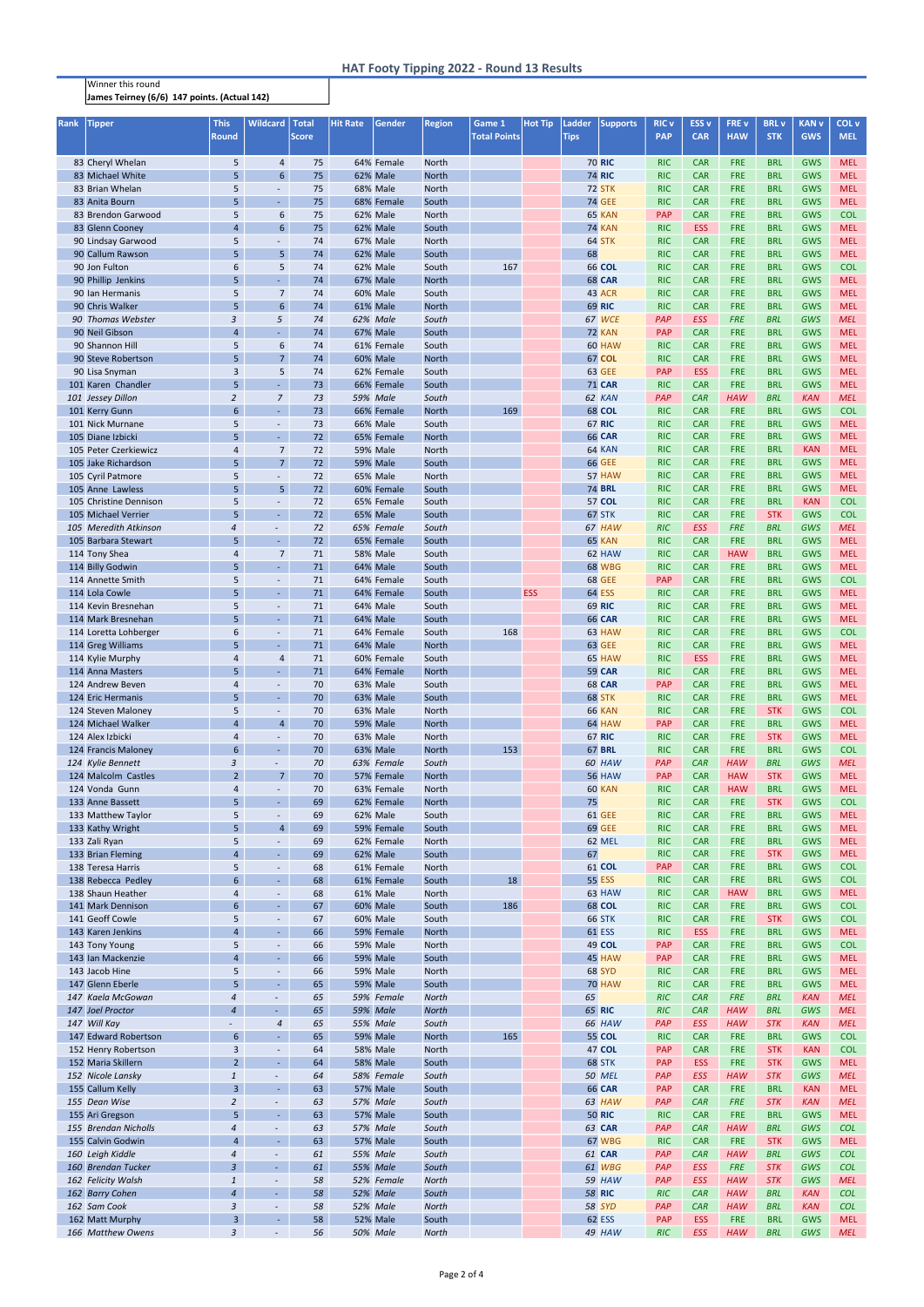Winner this round James Teirney (6/6) 147 points. (Actual 142)

## HAT Footy Tipping 2022 - Round 13 Results

| Rank Tipper              | <b>This</b>  | <b>Wildcard</b>          | <b>Total</b> | <b>Hit Rate</b> | <b>Sender</b> | <b>Region</b> | Game 1              | <b>Hot Tip</b> | Ladder      | Supports      | <b>RIC v</b> | <b>ESS vi</b> | <b>FRE</b> v | <b>BRL v</b> | KAN v COL v |            |
|--------------------------|--------------|--------------------------|--------------|-----------------|---------------|---------------|---------------------|----------------|-------------|---------------|--------------|---------------|--------------|--------------|-------------|------------|
|                          | <b>Round</b> |                          | <b>Score</b> |                 |               |               | <b>Total Points</b> |                | <b>Tips</b> |               | <b>PAP</b>   | <b>CAR</b>    | <b>HAW</b>   | <b>STK</b>   | <b>GWS</b>  | <b>MEL</b> |
|                          |              |                          |              |                 |               |               |                     |                |             |               |              |               |              |              |             |            |
| 166 Sandra Lowther-Owens |              |                          | 56           |                 | 50% Female    | <b>North</b>  |                     |                |             | <b>56 COL</b> | <b>RIC</b>   | CAR           | <b>FRE</b>   | <b>STK</b>   | <b>KAN</b>  | <b>COL</b> |
| 168 Ben Sertori          |              | $\overline{\phantom{0}}$ | 54           |                 | 49% Male      | <b>North</b>  |                     |                |             | 54 PAP        | PAP          | CAR           | <b>HAW</b>   | <b>BRL</b>   | <b>KAN</b>  | <b>COL</b> |
| 169 Carol Steenhuis      |              | $\sim$                   | 53           |                 | 48% Female    | South         |                     |                | 55          |               | PAP          | CAR           | <b>FRE</b>   | <b>BRL</b>   | <b>GWS</b>  | <b>MEL</b> |
| 170 caitlyn Phillips     | ∠            | $\overline{\phantom{a}}$ | 52           |                 | 47% Female    | South         |                     |                | 52          |               | PAP          | <b>ESS</b>    | <b>FRE</b>   | <b>STK</b>   | <b>KAN</b>  | <b>COL</b> |
| 171 Peter Czerkiewicz    |              | $\sim$                   | 48           |                 | 43% Male      | <b>North</b>  |                     |                |             | <b>48 KAN</b> | <b>RIC</b>   | CAR           | <b>HAW</b>   | <b>STK</b>   | <b>GWS</b>  | <b>MEL</b> |
| 172 Michael Perry        |              | $\sim$                   | 43           |                 | 39% Male      | South         |                     |                |             | <b>44 RIC</b> | <b>RIC</b>   | <b>CAR</b>    | <b>HAW</b>   | <b>STK</b>   | <b>KAN</b>  | <b>MEL</b> |